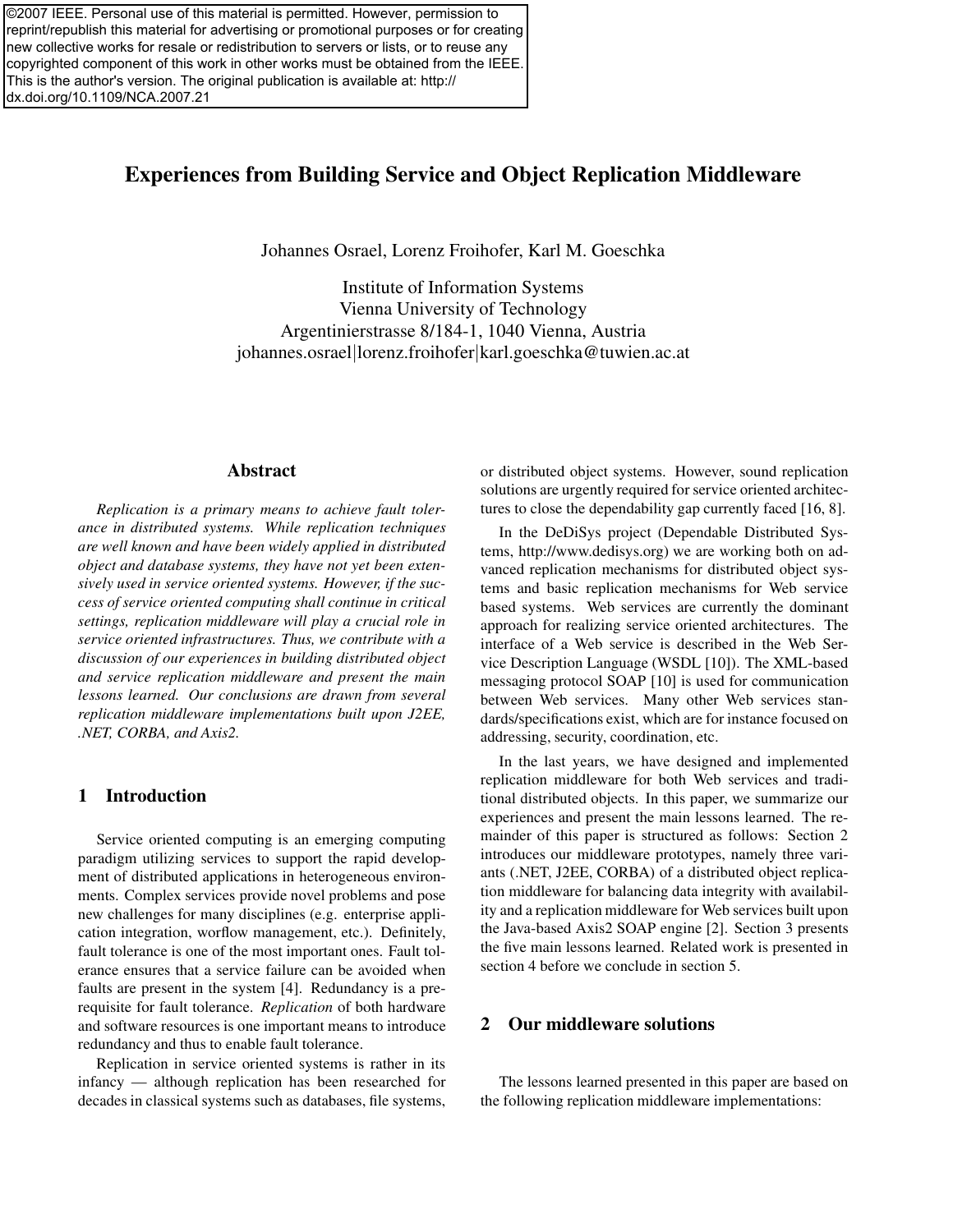DeDiSys object replication middleware: DeDiSys is a replication middleware [23] for explicit runtime balancing of data integrity against availability. It provides novel replication protocols such as the Primary-per-Partition Protocol [5] and Adaptive Voting [20] that allow temporarily relaxing data integrity and replica consistency during degraded situations (node or link failures) in order to enhance availability.

The DeDiSys replication middleware is targeted to distributed object systems and has been implemented upon .NET, J2EE, and CORBA.

Axis2-based service replication middleware: We have also implemented a primary-backup replication middleware [24] for Web services built upon the Java-based Axis2 SOAP engine [2]. The middleware is implemented as Axis2 module. Axis modules allow to extend the functionality of Axis in a flexible way. For instance, WS-Addressing [10], WS-Security [27], WS-ReliableMessaging [27] have also been implemented on top of Axis using the module concept [2]. Performance evaluations [24] of the middleware show the relatively low overhead of Web services replication if the number of replicas is small.

#### 3 Lessons learned

In this section we present the main lessons learned during design and implementation of the middleware solutions presented in section 2.

#### **3.1 Architectural commonalities**

Although one of the main goals of service oriented architectures is inter-enterprise integration, replication as it is required and used in critical settings such as air traffic control is an intra-enterprise concern<sup>1</sup>. That is, replication is not applied across organizational boundaries. Thus, replicas of a certain service can reside in a homogenous environment and replication middleware can be optimized for a certain kind of Web services technology, e.g. our replication middleware presented in [24] is targeted to Axis2 Web services. Therefore, today's replication frameworks for Web services can reuse many of the concepts of traditional (homogenous) replication frameworks used in distributed object systems or database systems as we have argued in previous work [21], where we compared service and object replication middleware (e.g. FT-CORBA [19], WS-Replication [25], FT-SOAP [17], [30]) on an architectural level. In our comparison we have shown that only subtle differences exist which are primarily technology-dependent. Thus, we derived a technology-independent architecture pattern for both

service and object replication middleware. Our middleware implementations discussed in section 2 closely follow this pattern.

Lesson 1: Both object and service replication middleware require the following major infrastructure components: A *Multicast Service* for reliable, ordered dissemination of operations. A *Monitoring Service* for detection of faults in the system (e.g. crash of a service). A *Replication Manager*, mainly for maintenance of object/service groups and overall configuration of the replication logic. A *Replication Protocol* unit for providing the actual replication logic (e.g. primary-backup protocol). An *Invocation Service* providing the invocation logic (interception of client invocations, conveyance of the transaction context, etc.) An optional *Transaction Service* for supporting transactions on replicated entities.

# **3.2 Key component: group communication toolkit**

Monitoring of the replicated entities and detection of faults is required both in distributed object and service oriented systems since replication middleware needs to take appropriate actions in case of a fault. For instance, in case of primary-backup replication, a backup has to be promoted to a new primary replica if the original primary crashes. However, before such steps are taken, agreement on the membership of nodes in the system has to be achieved. That is, system entities need to agree on which nodes are operational and which are not. As Birman points out, "in many ways, agreement on membership is thus at the center of the universe, at least insofar high assurance computing is concerned" [7]. A group membership service (GMS) keeps track of membership changes of *dynamic* groups, caused by voluntary (join or leave) changes or failures (crashed or unreachable nodes). A *view* contains the current members of a group. Group members are notified about group membership changes by the GMS. A *primary component* membership service ensures total order of views, while concurrent views may exist in *partitionable* membership services.

Reliable multicast primitives are needed as well—both in object and service replication middleware, e.g. for propagation of updates from the primary to the backup replicas in case of primary-backup replication. Since group membership changes have to be taken into account when a multicast is sent to a group, reliable multicast services are typically combined with a group membership service and referred as view-oriented group communication systems [9]. Group communication systems provide multicast primitives to (object, process, service) groups with configurable delivery and ordering guarantees.

Examples for state-of-the-art group communication

<sup>&</sup>lt;sup>1</sup>This, however, does *not* imply a LAN setting, but rather refers to the homogeneous administration and control.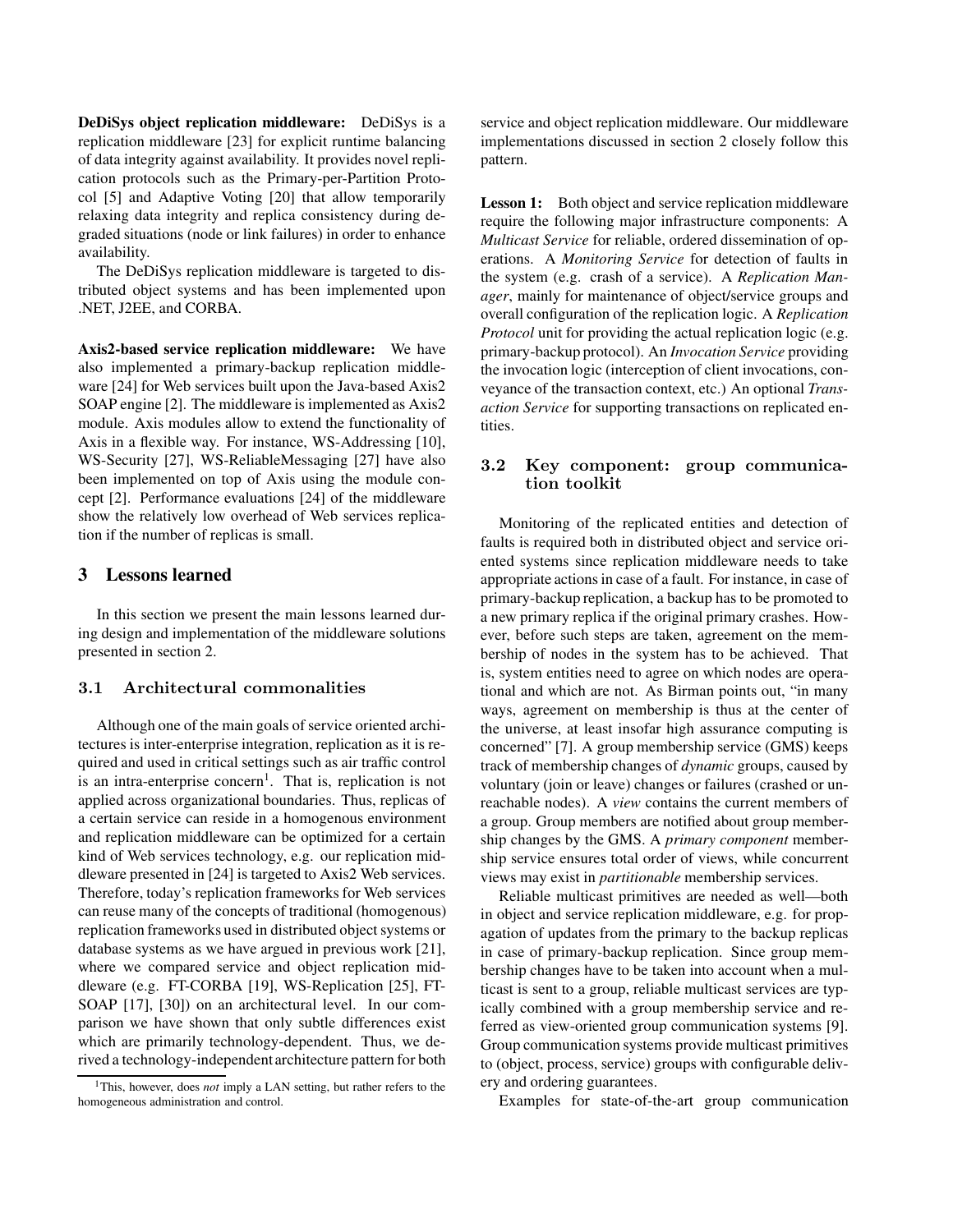toolkits are Spread [1], JGroups [15], or the newly proposed SOAP-based WS-Multicast toolkit [25], which is specifically targeted to service oriented systems. The only noteworthy difference compared to traditional group communication toolkits is that WS-Multicast exposes its operations via a WSDL (Web Services Description Language, [10]) interface. However, this could also be realized for the other toolkits. We have used Spread in all our middleware frameworks. For the Axis2 replication middleware, SOAP messages are serialized into a byte stream before they are propagated by Spread.

Lesson 2: Of course, the use of group communication toolkits is not mandatory for replication middleware. However, we strongly recommend their use since they significantly reduce the implementation complexity. For instance, active replication requires ordering of operations, which can already be provided by a group communication toolkit. Group communication primitives hide most of the (implementation) complexity of primary-backup replication as well: For instance, group communication allows to cope with undesirable situations such as the crash of the primary during a multicast.

Whether the replicated entity is a service or an object does not impose any conceptual differences in this respect.

#### **3.3 Invocation service**

An invocation service provides the invocation logic used for invocation of operations and provides specific guarantees with respect to node or link failures. It further provides the possibility to intercept service/object invocations and transmits additional data with an invocation, e.g. the identifier of a transaction to associate a specific call with a transaction. Both distributed object replication middleware and service replication middleware exhibit such interceptors:

.NET: The .NET version of the DeDiSys replication middleware uses the .NET remoting framework for injecting interceptors at the client and server side of the invocation chain. The advantage of this approach is that the infrastructure is readily provided by the .NET framework itself. A disadvantage is that all the replicated objects must extend the MarshalByRefObject class, thereby limiting the designer's options for inheritance.

CORBA: The CORBA-based DeDiSys replication middleware [6] is based on JacORB [13] and uses CORBA portable interceptors [19] to trigger the replication logic, without the need for client modifications. CORBA invocations can be intercepted both on the client and the server side at different interception points. For instance, clientside interceptors are used in DeDiSys to re-direct invocations to the primary replica.

J2EE: Our J2EE DeDiSys replication framework builds upon the JBoss application server [14]. JBoss already includes an invocation service with the possibility to register interceptors either server-wide or separately for each application. We have defined custom interceptors for replication purposes both in the client and server invocation chain.

Axis2: The SOAP engine Axis2 [2] allows the definition of customizable message interceptors, so-called "handlers". The Axis flow is divided into phases, which are processed in sequential order. A handler is associated with each phase, i.e. first the handler of the TransportInPhase is called afterwards the handler of the DispatchPhase, etc. For replication purposes, we have defined the "replicationPhase" and an associated "InFlowReplicationHandler". Incoming SOAP messages are cut out of the Axis IN-flow by the "In-FlowReplicationHandler", propagated to the other replicas and injected in their IN-flow.

**Lesson 3:** All of the state-of-the-art technologies we have used provide many options for interception of invocations and allow custom-tailored extensions. This eases the implementation of the invocation logic of a replication middleware and helps to achieve replication transparency.

# **3.4 Replica management and replication protocol**

Both in distributed object and service oriented systems, some component is necessary which manages replicated services/objects, including tasks such as storing the location and role of replicas, maintaining service/object groups, general configuration of the replication middleware such as the replication style, etc. Typically, this component is called the replication manager (e.g. in FT-SOAP [17], DeDiSys [23], FT-CORBA [19]). The *Web service replication component* of the WS-Replication framework [25] provides similar functionality. Though the tasks of this component are identical for service and object replication middleware, minor differences are caused by the different granularity (typically coarse-grained in case of services and usually finegrained in case of objects) and the number of the replicated services/objects. For instance, a replication manager in object replication middleware typically needs to maintain a huge number of objects (e.g. millions) while the number of services that need to be replicated is comparatively small. This, for example, influences the choice of the data structure for the replica location service which is part of the replication manager.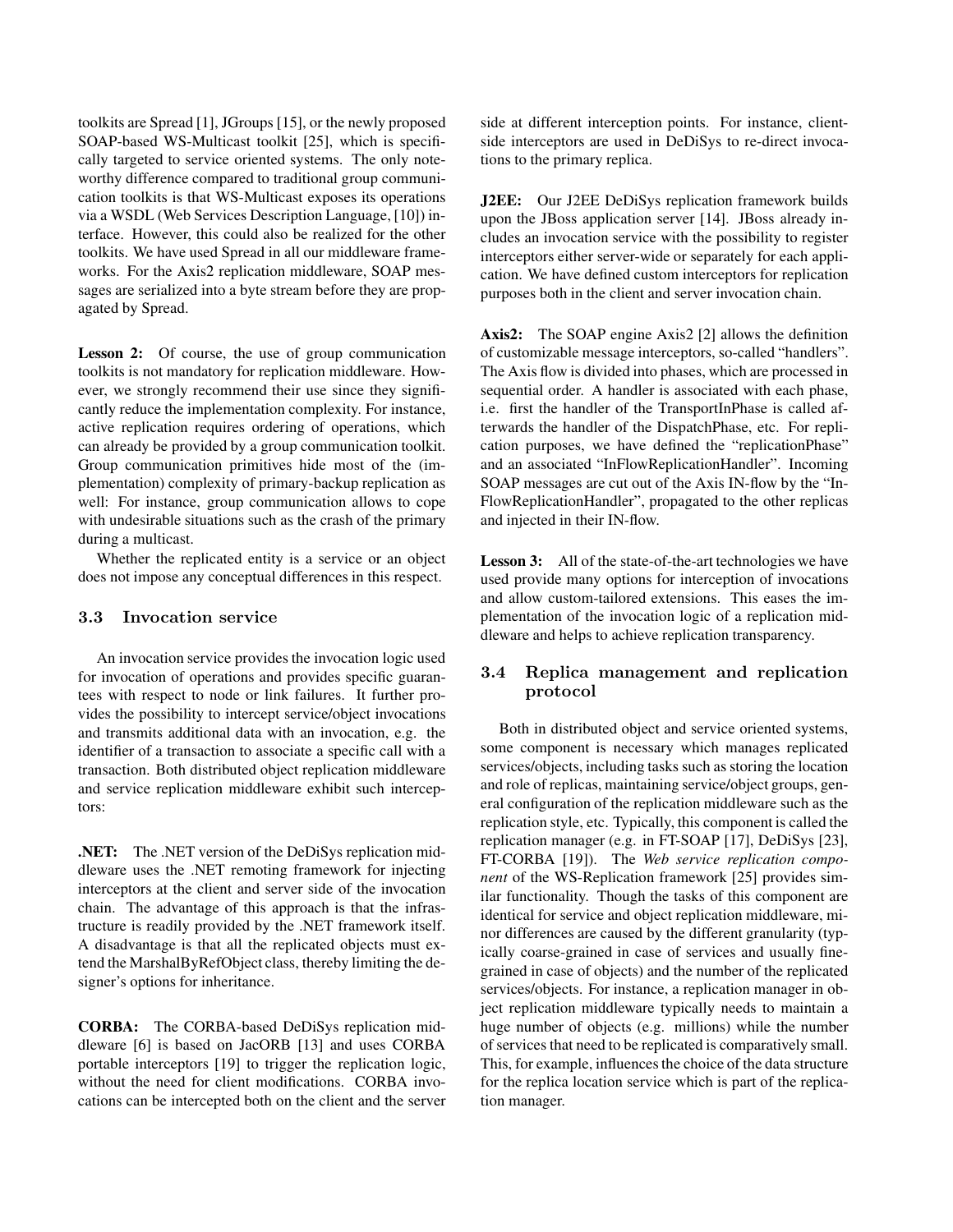The actual replication protocol (i.e. triggering of update propagation, recovery, reconciliation, etc.) is typically either a separate component (e.g. in the DeDiSys replication middleware) or embedded in the replication management unit (e.g. in the CORBA-based Eternal system [18] or in the WS-Replication middleware [25]). The advantage of a separate replication protocol component is that a change of the protocol (e.g. necessary due to system evolvement) is easier to achieve.

.NET: Both the .NET replication manager and the replication protocol have been implemented from scratch using the C# programming language, since distributed object replication in .NET environments is rather a novelty. The replication manager and protocols should be capable of handling IMessage as invocation context because .NET Remoting provides the invocation logic.

CORBA: The CORBA-based replication manager internally uses CORBA's Portable Object Adapter (POA) for the association of objects with object references. Replication management and protocol interact with each other but are encapsulated in separate components in order to ease extensibility. More details can be found in [6].

J2EE: For the J2EE DeDiSys replication service, we build upon the replication framework of ADAPT [29]. For replication purposes, ADAPT provides an abstraction from a specific application server by providing a so called ComponentMonitor with events, e.g. afterCreate(), afterFind(), call(). The ADAPT J2EE replication architecture consists of two layers: the ADAPT replication framework and the replication algorithm layer. That is, different replication protocols can be plugged into the framework and can run on top of it.

Axis2: The replication manager for our Axis2 replication middleware has been implemented from scratch. The only subtle difference to distributed object replication managers is that the number of entities (services vs. objects) it maintains is typically smaller due to the coarse-grained nature of services compared to rather small-grained objects. The replication manager processes membership messages<sup>2</sup> sent out by Spread and takes appropriate action if required. The replication protocol component of the Axis2 replication middleware is primarily responsible for update propagation from the primary to the backups, in combination with the group communication toolkit Spread.

Lesson 4: While CORBA and J2EE (in combination with ADAPT) provide some support for replication out of the box, .NET and Axis2 require building the replication middleware and protocol from scratch. Our primary recommendation is to separate replication management and replication protocol. That is, the replication management unit should provide the basic mechanisms (e.g. location service functionality) that can be used for a variety of replication protocols while the protocol implements specific policies. In this respect no differences between service oriented and distributed object middleware arise.

### **3.5 Combining replication and transactions**

Transactions are a fault tolerance technique by themselves; specifically the atomicity and durability properties of traditional ACID transactions are related to fault tolerance [26]. Atomicity denotes that either all or none of the transaction's operations are performed. Durability requires that the committed effect of transactions is permanent, such that the data are available after a failure or system restart. However, since durability has its limitations (e.g. some failures such as a disk crash are not recoverable), replication needs to be introduced in critical transactional systems. Thus, transactions need to be performed on replicated objects or services.

.NET: With .NET 2.0, the System.Transactions library was introduced that provides a native .NET implementation of transactions. Transactions can be either lightweight (inside an application domain) or they might employ the Microsoft Distributed Transaction Coordinator (MSDTC). So far we have not implemented transactional support in our .NET replication middleware since transactions are not required for the control engineering products of our industrial partner who uses the middleware.

CORBA: The CORBA-based DeDiSys transaction manager adheres to the Java Transaction API (JTA) [28] but has been implemented from scratch since network failures are often not properly treated by off-the-shelf transaction managers.

J2EE: The JBoss application server does not include a transaction system with support for distributed transactions in its current releases (4.x). Therefore, we have used the separate JBoss transaction service (JBossTS, http://labs.jboss.com/portal/jbosstm) with support for distributed transactions that can be manually integrated into the application server. This transaction service was acquired by JBoss from Arjuna, released as open source product and

<sup>2</sup>Four different membership messages are distinguished: join, leave, disconnected, and network.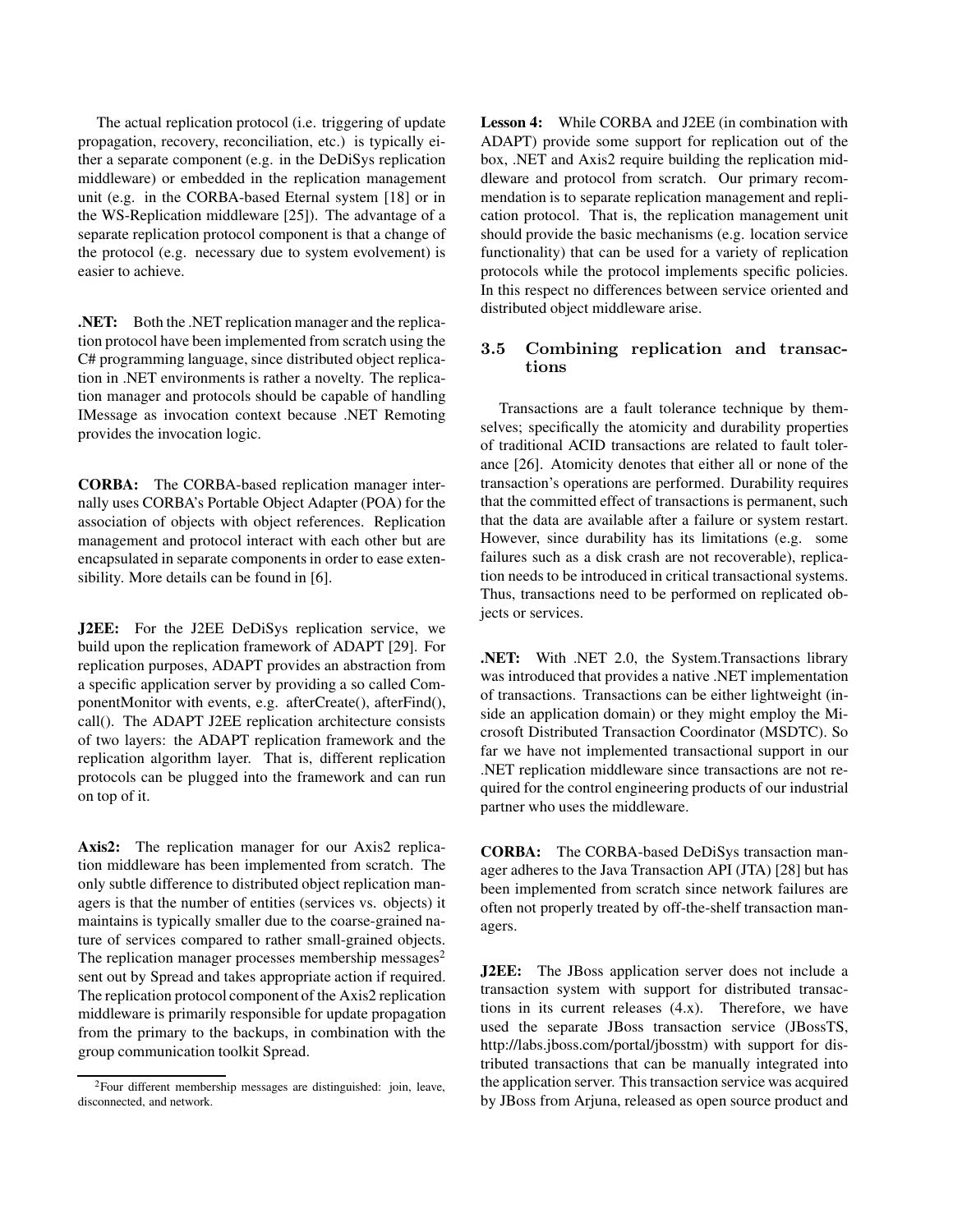will be the standard transaction service in future  $(5.x)$  releases of the application server.

Axis2: The Web services coordination framework (WS– Coordination [3]) provides a foundation layer for consensus between Web services, where specific consensus protocols can be built upon, e.g. distributed transactions. Two particular specifications for Web service transactions build upon the WS-Coordination framework: WS-AtomicTransaction [3] for short running ACID transactions and WS-BusinessActivity [3] for long running transactions with weaker guarantees.

Apache Kandula [2] is an open-source implementation of these specifications and is based on Axis. Unfortunately, Kandula2, which is targeted to Axis2 is currently in a preliminary stage. Thus, we have not yet tested it in combination with our replication middleware.

Lesson 5: While distributed object replication middleware often supports transactions (e.g. DeDiSys middleware [23]), support for transactions in replication middleware for service oriented systems is rather in its infancy. Up to our knowledge, only WS-Replication [25] has been combined with transactional support. Although this yielded promising results, there is clearly a need for further research in this area, especially with different replication protocols and other transaction models.

# 4 Related work

In previous work [21] we have compared state-of-the-art object and service replication middleware on an architectural level. However, in contrast to this paper, the previous one does neither provide details on our own middleware implementations with different technologies nor does it contain lessons learned from our prototypes. Our Axis2-based Web service replication middleware [24] did not even exist at the time of writing of the previous paper.

Besides our own work, up to our knowledge, no comparison of object and service replication middleware exists in literature, neither conceptual work as our previous paper [21] nor experience reports like this paper. Similarities between these two worlds with respect to replication are mentioned in [25] but not described. Although object replication middleware is well-established, middleware comparisons are even hard to find within this area. One noteworthy exception [12] discusses both early fault tolerant CORBA implementations and the FT-CORBA standard; however, with a strong focus on the latter and no relation to service oriented systems. Besides this excellent CORBAspecific work, "related work" sections of replication middleware papers typically contain brief comparisons, which

however lack in-depth coverage. Moreover, many of the scientific papers about replication in the traditional distributed computing field focus on the algorithms and not on the middleware providing the replication protocols. Thus, the replication middleware is often not described at all or only rather implicitly.

#### 5 Conclusion

In this paper, we contributed with a discussion of our experiences gained during the design and implementation of object and service replication middleware based on .NET, J2EE, CORBA, and Axis2. The main lessons learned are the following:

Lesson 1: Service and object replication middleware share many architectural commonalities and only subtle technology-dependent differences.

Lesson 2: Group communication toolkits significantly reduce implementation complexity for the software engineer.

Lesson 3: State-of-the-art technologies provide many options for interception of invocations and allow customtailored extensions of the standard call flow. This eases implementation of the invocation logic of a replication middleware and helps to achieve replication transparency.

Lesson 4: Replication management and replication protocol should be separated in order to ease extensibility of the replication middleware.

Lesson 5: Combining replication with transactions is a major challenge for service replication middleware.

Based on our experience, we believe future research should be targeted to lesson 5, i.e. especially the application of novel transaction models (such as long running transactions) in service oriented systems with replicated services requires attention.

Moreover, although state-of-the-art Web service replication middleware frameworks address many of today's requirements for replication in service oriented settings which is still not trivial—we believe systems of the future such as ultra-large-scale systems [11] will require additional research if replication in a "true" service oriented manner especially with respect to heterogeneity—is required. Additional standardization efforts—similar to other horizontal protocols such as WS-Coordination [3]—for replication protocols, group membership services, group communication protocols, etc. are likely to be necessary for such settings [22].